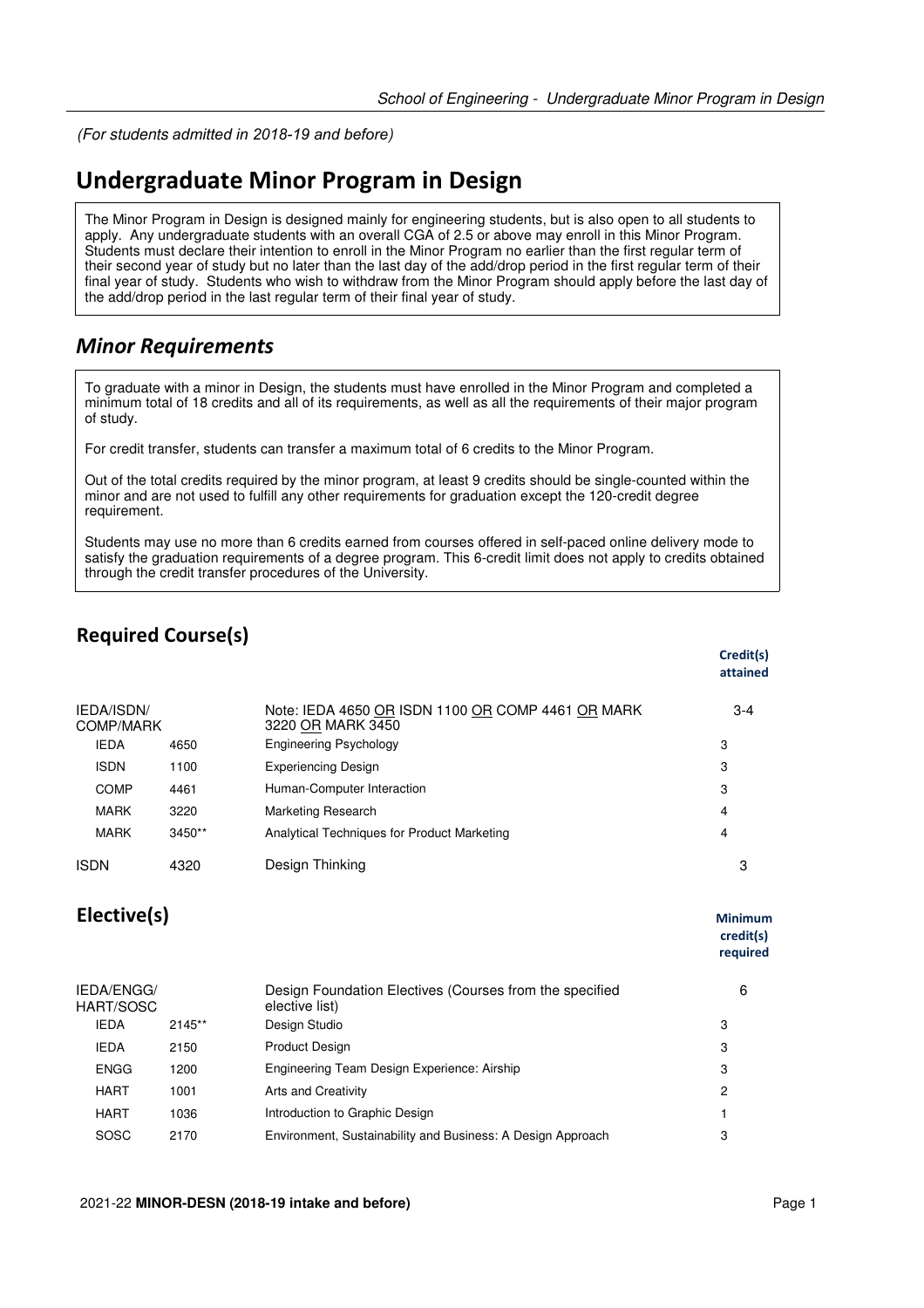| SENG        |        | Design Focus Electives (Courses from the specified elective<br>list. No more than one course within the same course<br>groups of ELEC 3300 / IEDA 2100 / MECH 3907 and IEDA<br>4170 / MECH 3510 may be counted towards the elective<br>requirement. Courses taken as Required Courses may not<br>be counted towards the elective requirement.) | 6 |
|-------------|--------|------------------------------------------------------------------------------------------------------------------------------------------------------------------------------------------------------------------------------------------------------------------------------------------------------------------------------------------------|---|
| <b>IEDA</b> | 2100   | Computing in Industrial Applications                                                                                                                                                                                                                                                                                                           | 3 |
| <b>IEDA</b> | 3130   | Ergonomics and Safety Management                                                                                                                                                                                                                                                                                                               | 3 |
| <b>IEDA</b> | 4170** | Product Design and Lifecycle Management                                                                                                                                                                                                                                                                                                        | 3 |
| <b>BIEN</b> | 3010   | Biodesign: A Taste of Solving Real-Life Healthcare Problems                                                                                                                                                                                                                                                                                    | 3 |
| <b>COMP</b> | 4411   | <b>Computer Graphics</b>                                                                                                                                                                                                                                                                                                                       | 3 |
| <b>COMP</b> | 4451   | Game Programming                                                                                                                                                                                                                                                                                                                               | 3 |
| <b>COMP</b> | 4461   | Human-Computer Interaction                                                                                                                                                                                                                                                                                                                     | 3 |
| <b>COMP</b> | 4521   | Mobile Application Development                                                                                                                                                                                                                                                                                                                 | 3 |
| <b>ELEC</b> | 3170   | Digital Media and Multimedia Applications                                                                                                                                                                                                                                                                                                      | 4 |
| <b>ELEC</b> | 3300   | Introduction to Embedded Systems                                                                                                                                                                                                                                                                                                               | 4 |
| <b>MECH</b> | 3510   | CAD/CAM                                                                                                                                                                                                                                                                                                                                        | 3 |
| <b>MECH</b> | 3907   | Mechatronic Design and Prototyping                                                                                                                                                                                                                                                                                                             | 3 |
|             |        |                                                                                                                                                                                                                                                                                                                                                |   |

\*\*Remarks on course(s):

- IEDA 2145: The course was last offered in 2014-15 and was deleted subsequently. - IEDA 4170: The course was last offered in 2016-17 and was deleted subsequently. - MARK 3450: The course was last offered in 2014-15 and was deleted subsequently.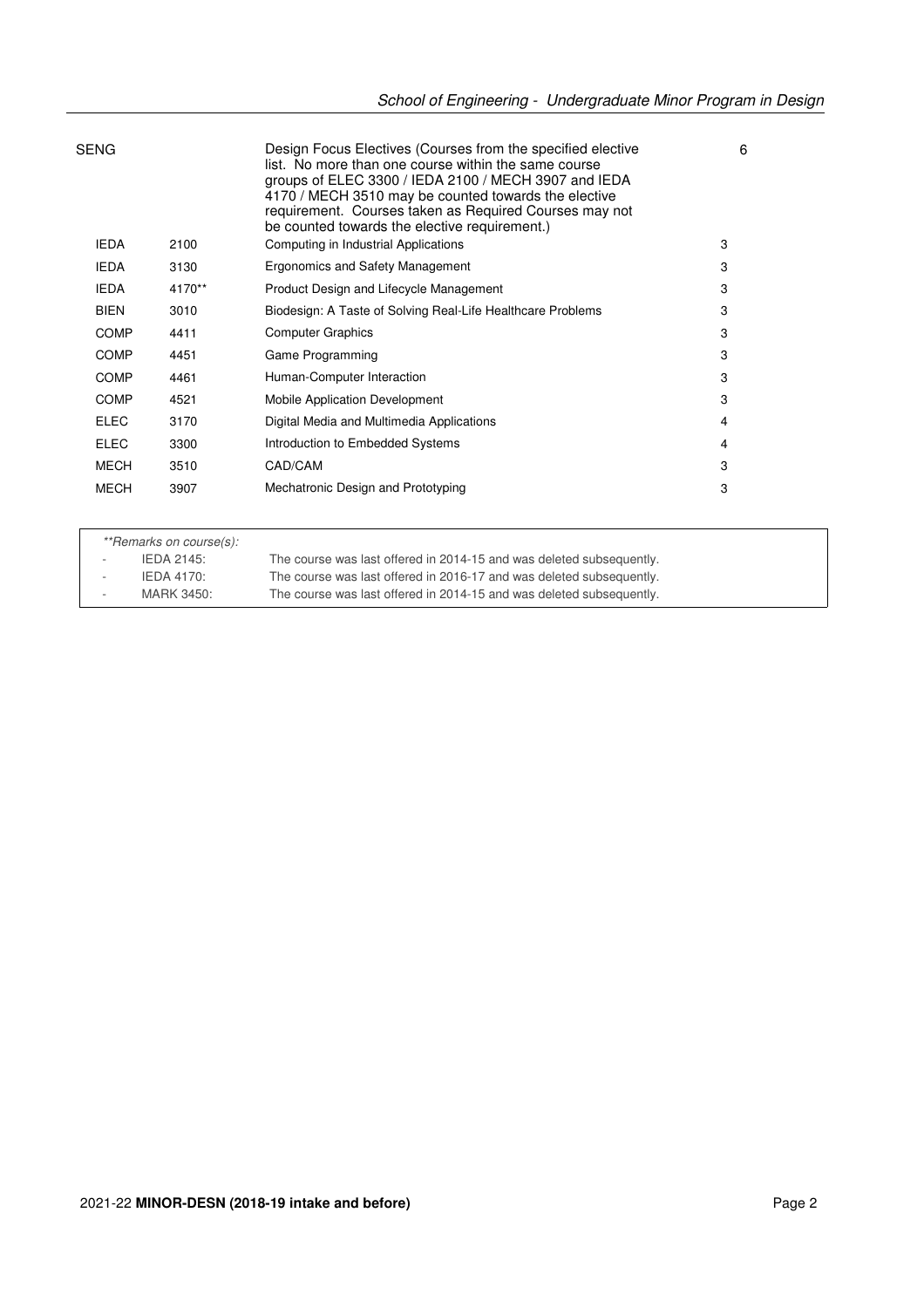(For students *admitted in 2019-20 and after*)

# **Undergraduate Minor Program in Design**

Except for those studying in the BSc program in Integrative Systems and Design, any undergraduate students with an overall CGA of 2.5 or above may enroll in this Minor Program. Students must declare their intention to enroll in the Minor Program no earlier than the first regular term of their second year of study but no later than the last day of the add/drop period in the first regular term of their final year of study. Students who wish to withdraw from the Minor Program should apply before the last day of the add/drop period in the last regular term of their final year of study.

### *Minor Requirements*

To graduate with a minor in Design, the students must have enrolled in the Minor Program and completed a minimum total of 18 credits and all of its requirements, as well as all the requirements of their major program of study.

For credit transfer, students can transfer a maximum total of 6 credits to the Minor Program.

Out of the total credits required by the minor program, at least 9 credits should be single-counted within the minor and are not used to fulfill any other requirements for graduation except the 120-credit degree requirement.

Students may use no more than 6 credits earned from courses offered in self-paced online delivery mode to satisfy the graduation requirements of a degree program. This 6-credit limit does not apply to credits obtained through the credit transfer procedures of the University.

## **Required Course(s)**

|             |      |                                                                                                                     | Credit(s)<br>attained |
|-------------|------|---------------------------------------------------------------------------------------------------------------------|-----------------------|
| ISDN/ENGG   |      | Note: Design Fundamentals: ISDN 1002 OR ISDN 1006 OR<br>ISDN 1100 OR ENGG 1300                                      | 3                     |
| <b>ISDN</b> | 1002 | Redefining Problems for the Real Needs                                                                              | 3                     |
| <b>ISDN</b> | 1006 | Human-centered Innovation                                                                                           | 3                     |
| <b>ISDN</b> | 1100 | <b>Experiencing Design</b>                                                                                          | 3                     |
| <b>ENGG</b> | 1300 | Design Thinking for Health Innovation                                                                               | 3                     |
| <b>ISDN</b> |      | Note: Design: ISDN 2000 OR ISDN 2200 OR ISDN 2300 OR<br>ISDN 2400 OR ISDN 2500 OR ISDN 3100 (2 courses out of<br>6) | $5-6$                 |
| <b>ISDN</b> | 2000 | What is Design and Why Design?                                                                                      | 3                     |
| <b>ISDN</b> | 2200 | Systems Thinking and Design                                                                                         | 3                     |
| <b>ISDN</b> | 2300 | Introduction to 3D Design                                                                                           | 3                     |
| <b>ISDN</b> | 2400 | <b>Physical Prototyping</b>                                                                                         | 3                     |
| <b>ISDN</b> | 2500 | Introduction to Systems Design Engineering                                                                          | 3                     |
| <b>ISDN</b> | 3100 | Design for Sustainability                                                                                           | 2                     |
| <b>ISDN</b> |      | Note: Design Project Experience: ISDN 3350 OR ISDN 3360<br><b>OR ISDN 4320</b>                                      | 3                     |
| <b>ISDN</b> | 3350 | Global Product Development                                                                                          | 3                     |
| <b>ISDN</b> | 3360 | From Product Innovations to Successful Technology Startups                                                          | 3                     |
| <b>ISDN</b> | 4320 | Design Thinking                                                                                                     | 3                     |

#### 2021-22 **MINOR-DESN (2019-20 intake and after)** Page 1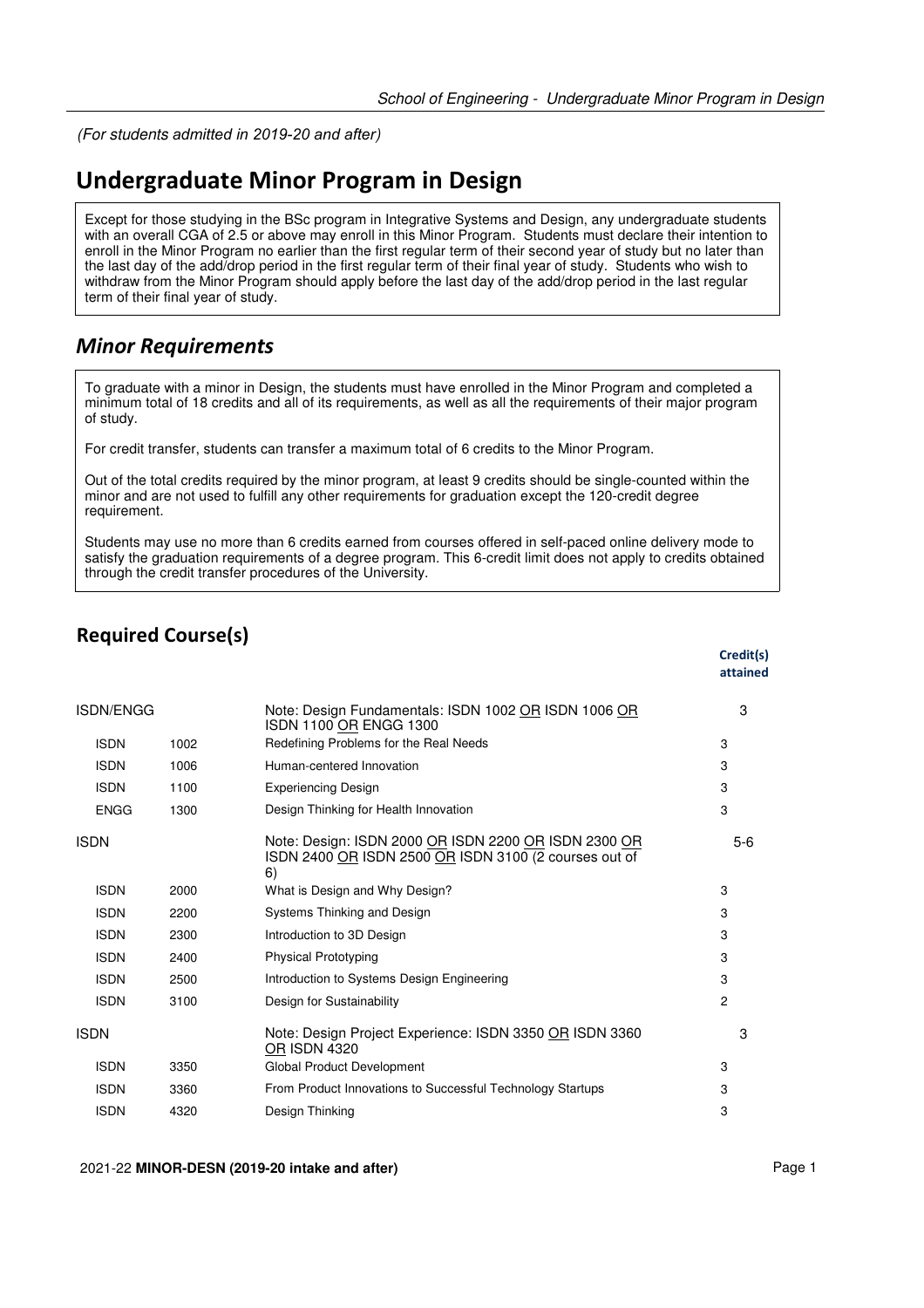| Elective(s) |      |                                                                                                                                                                                                                                                                                                                                                                                                                                          | Minimum<br>credit(s)<br>required |
|-------------|------|------------------------------------------------------------------------------------------------------------------------------------------------------------------------------------------------------------------------------------------------------------------------------------------------------------------------------------------------------------------------------------------------------------------------------------------|----------------------------------|
| <b>SENG</b> |      | Design Electives (Courses from the specified list. Students<br>are required to take a minimum total of 6 credits, while<br>students who have taken ISDN 3100 as Required Course<br>should take a minimum total of 7 credits. At least 3 credits<br>must be at 3000-level or above and no more than 3 credits<br>can be taken at 1000-level. Courses taken as Required<br>courses may not be counted toward the elective<br>requirement.) | $6 - 7$                          |
|             |      | Courses offered by the School of Engineering                                                                                                                                                                                                                                                                                                                                                                                             |                                  |
| <b>ISDN</b> | 1002 | Redefining Problems for the Real Needs                                                                                                                                                                                                                                                                                                                                                                                                   | 3                                |
| <b>ISDN</b> | 1006 | Human-centered Innovation                                                                                                                                                                                                                                                                                                                                                                                                                | 3                                |
| <b>ISDN</b> | 2000 | What is Design and Why Design?                                                                                                                                                                                                                                                                                                                                                                                                           | 3                                |
| <b>ISDN</b> | 2200 | Systems Thinking and Design                                                                                                                                                                                                                                                                                                                                                                                                              | 3                                |
| <b>ISDN</b> | 2300 | Introduction to 3D Design                                                                                                                                                                                                                                                                                                                                                                                                                | 3                                |
| <b>ISDN</b> | 2400 | <b>Physical Prototyping</b>                                                                                                                                                                                                                                                                                                                                                                                                              | 3                                |
| <b>ISDN</b> | 2500 | Introduction to Systems Design Engineering                                                                                                                                                                                                                                                                                                                                                                                               | 3                                |
| <b>ISDN</b> | 3100 | Design for Sustainability                                                                                                                                                                                                                                                                                                                                                                                                                | $\overline{c}$                   |
| <b>ISDN</b> | 3200 | <b>Graphic Communication</b>                                                                                                                                                                                                                                                                                                                                                                                                             | 2                                |
| <b>ISDN</b> | 3300 | Interaction Design                                                                                                                                                                                                                                                                                                                                                                                                                       | 2                                |
| <b>ISDN</b> | 3350 | Global Product Development                                                                                                                                                                                                                                                                                                                                                                                                               | 3                                |
| <b>ISDN</b> | 3360 | From Product Innovations to Successful Technology Startups                                                                                                                                                                                                                                                                                                                                                                               | 3                                |
| <b>ISDN</b> | 4200 | Product Management                                                                                                                                                                                                                                                                                                                                                                                                                       | 3                                |
| <b>ISDN</b> | 4300 | Materials Selection in Product Design                                                                                                                                                                                                                                                                                                                                                                                                    | 3                                |
| <b>ISDN</b> | 4320 | Design Thinking                                                                                                                                                                                                                                                                                                                                                                                                                          | 3                                |
| <b>BIEN</b> | 3010 | Biodesign: A Taste of Solving Real-Life Healthcare Problems                                                                                                                                                                                                                                                                                                                                                                              | 3                                |
| CENG        | 1600 | Biotechnology and Its Business Opportunities                                                                                                                                                                                                                                                                                                                                                                                             | 3                                |
| <b>CENG</b> | 2110 | Process and Product Design Principles                                                                                                                                                                                                                                                                                                                                                                                                    | 3                                |
| COMP        | 1943 | <b>Creative Sound Design</b>                                                                                                                                                                                                                                                                                                                                                                                                             | 3                                |
| <b>COMP</b> | 3711 | Design and Analysis of Algorithms                                                                                                                                                                                                                                                                                                                                                                                                        | 3                                |
| COMP        | 4451 | Game Programming                                                                                                                                                                                                                                                                                                                                                                                                                         | 3                                |
| COMP        | 4461 | Human-Computer Interaction                                                                                                                                                                                                                                                                                                                                                                                                               | 3                                |
| <b>COMP</b> | 4521 | Mobile Application Development                                                                                                                                                                                                                                                                                                                                                                                                           | 3                                |
| <b>ELEC</b> | 1020 | Media Production: Technology and Design                                                                                                                                                                                                                                                                                                                                                                                                  | 3                                |
| <b>ELEC</b> | 1100 | Introduction to Electro-Robot Design                                                                                                                                                                                                                                                                                                                                                                                                     | 4                                |
| <b>ELEC</b> | 3170 | Digital Media and Multimedia Applications                                                                                                                                                                                                                                                                                                                                                                                                | 4                                |
| <b>ELEC</b> | 3300 | Introduction to Embedded Systems                                                                                                                                                                                                                                                                                                                                                                                                         | 4                                |
| <b>ELEC</b> | 3500 | Microelectronic Devices and Technology                                                                                                                                                                                                                                                                                                                                                                                                   | 4                                |
| <b>ELEC</b> | 4310 | <b>Embedded System Design</b>                                                                                                                                                                                                                                                                                                                                                                                                            | 4                                |
| <b>ENGG</b> | 1300 | Design Thinking for Health Innovation                                                                                                                                                                                                                                                                                                                                                                                                    | 3                                |
| <b>IEDA</b> | 2100 | Computing in Industrial Applications                                                                                                                                                                                                                                                                                                                                                                                                     | 3                                |
| <b>IEDA</b> | 2150 | Product Design                                                                                                                                                                                                                                                                                                                                                                                                                           | 3                                |
| <b>IEDA</b> | 3130 | Ergonomics and Safety Management                                                                                                                                                                                                                                                                                                                                                                                                         | 3                                |

2021-22 **MINOR-DESN (2019-20 intake and after)** Page 2